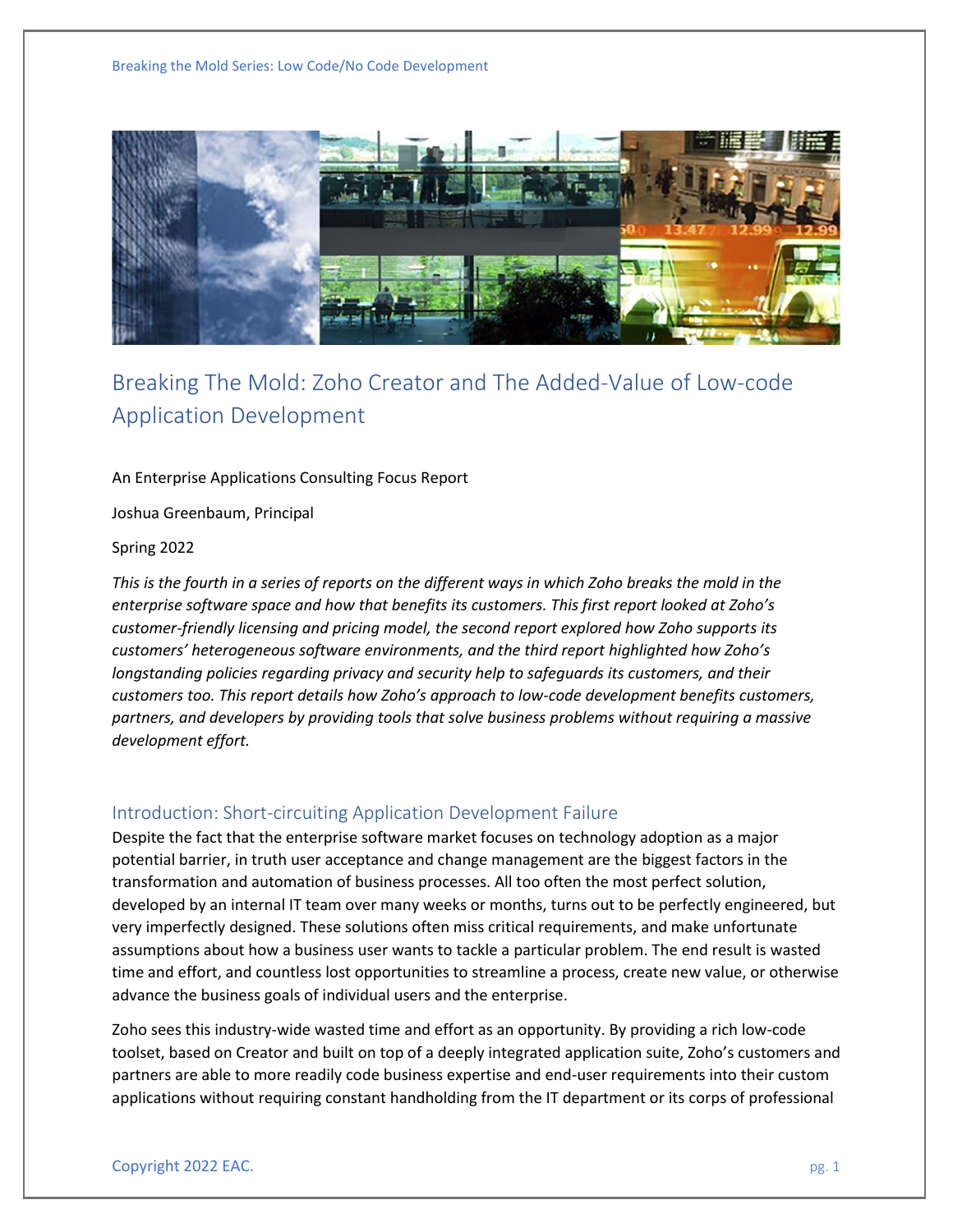developers. With more pre-built, pre-integrated functionality to draw on, visual modeling tools and other features, traditional IT custom code development and support burdens can be greatly reduced.

This is turn creates a positive feedback loop for the enterprise: the more successful a company is in unleashing the business knowledge of its user community towards the goal of automating valuable business processes and creating new ones, the more that company's users are inclined to lean on these low code tools to look for additional automation and process improvement opportunities. And the more business users are freed up to work more on what matters and less on filling out spreadsheets and chasing paperwork.

"You see people really get empowered to solve their problems by building new apps" using Zoho's low code tools, said Tejas Gadhia, developer evangelist at Zoho. Successful low code projects "can provide an inspirational jumpstart that get people going."

#### The Benefits of Low-Code: "It's No Longer a Big Ordeal"

Getting people going in the direction of building customizations that meet their needs can have significant benefits in terms of the total cost of developing new functionality in Zoho, David Fauser, director of sales at CIMCO, an industrial refrigeration contractor, told Enterprise Applications Consulting. "It's no longer a big ordeal," Fauser said. "I don't need IT approval, I don't have to go back to my boss to get budget."

At CIMCO, Zoho's application suite is used for a variety of mission critical processes, and the adoption of Zoho's CRM and other applications as a core backbone for the company's business processes created significant efficiencies and an initial boost in sales. Using Zoho Creator as a platform for business process improvement has helped the company extend those initial efficiencies into other functional areas of the company for which Zoho doesn't already have a neat, out-of-the-box solution.

One key issue CIMCO faced was automating the company's process for cost-estimation and job quoting: Its complex product and service mix requires estimation that includes a vast array of materials, labor, and other expenses with various required calculations. In addition to CRM, the process also uses third party applications for proposal generation and back-office finance and other functions. Providing streamlined sales, quotation, and order fulfillment processes to its users meant that CIMCO had to go above and beyond standard, out-of-the-box CRM functionality.

The company turned to its partner, Hero Technical Solutions, to tackle the task of not only building the specific functionality that CIMCO needed, but to do so in a way that got the initial job done and left room for improvements and modifications down the road. Hero in turn leveraged Creator to get the job done. Creator lets Hero develop apps that are "fast to build, easier to maintain, and someone can pick it up easily and make changes," Len Kamerman, a partner at Hero, told Enterprise Applications Consulting.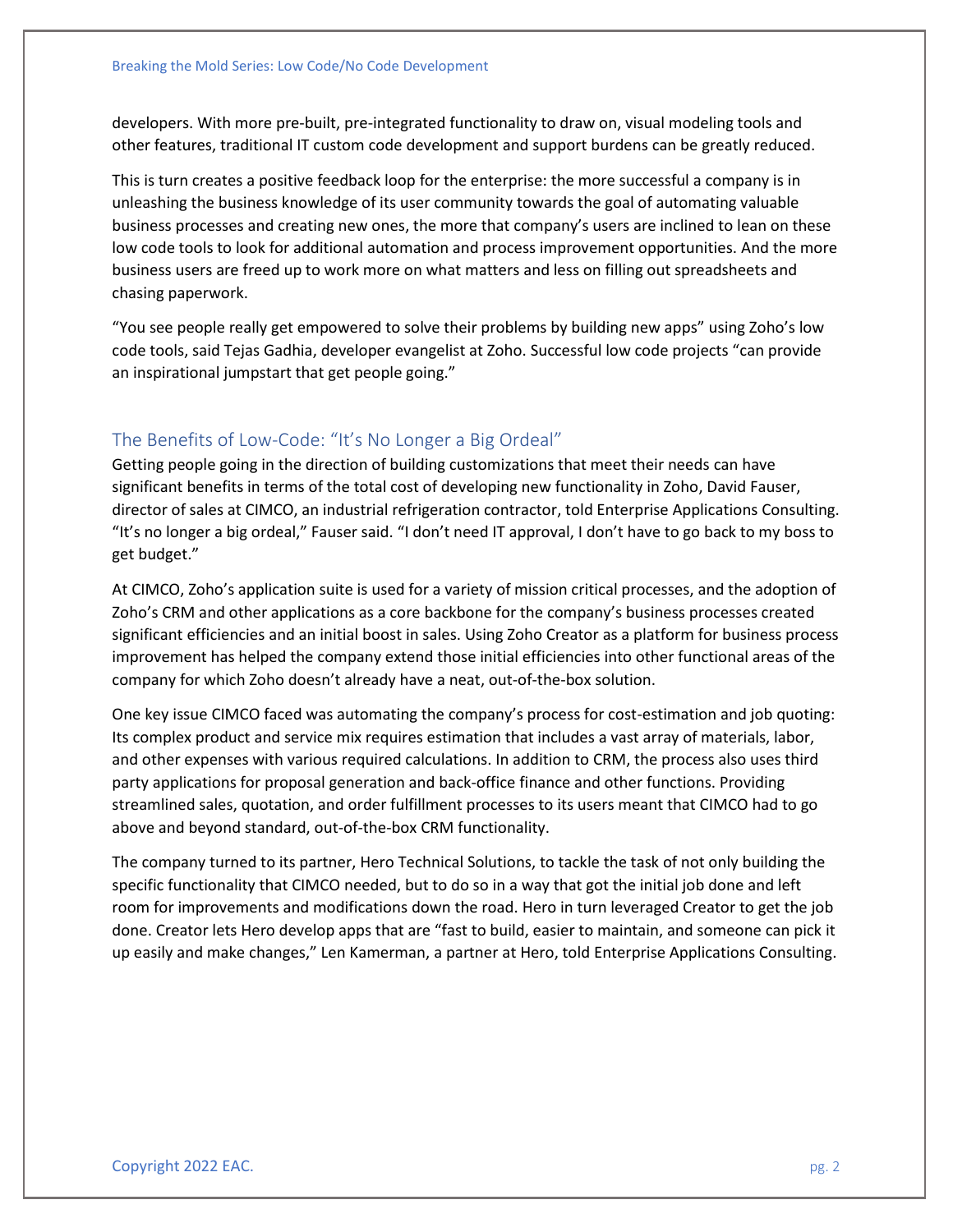



Figure 1: Zoho Creator Feature set

Creator is particularly good for rapid prototyping, allowing Hero and customers like CIMCO to iterate through different versions of an application and ensure the process flow fits and the new app has the right level of user acceptance before finishing the application and making it generally available. "The solutions we can build with Creator are a lot more compelling," Kamerman said. "The initial effort can be a matter of a day or two, or sometimes hours," Kamerman explained. "Once you have that foundation it doesn't take a lot to build on top of that."

The ability of Creator to help quickly develop new functionality for non-technical users has also made it an important tool in the toolbox of Mikhail Zolikoff, Clinical Informatics Specialist in the Quality Department at the University of Michigan's Michigan Medicine hospital system. Creator allows him to create forms that hide a significant amount of functionality and workflow logic behind a simple user experience. "It would have been eight systems, with multiple exports and imports" if he hadn't used Creator, Zolikoff explained. "Now it's all in just one system. Once I light the match it just happens,"

The savings in time developing new applications with Creator has been significant. "It's reduced labor [to develop applications] by three-fours," Zolikoff said. "But it's also freed up my program managers' time. Their time was taken up doing paperwork they no longer need to do. Using Creator not only saved time, it also shifted the labor involved."

That combination of rapid prototyping and continuous value was exactly what Zoho had in mind when it developed Creator, Gadhia said. "We want customers to be able to build a baseline app in three hours, but also have the extensibility to extend it further," Gadhia said.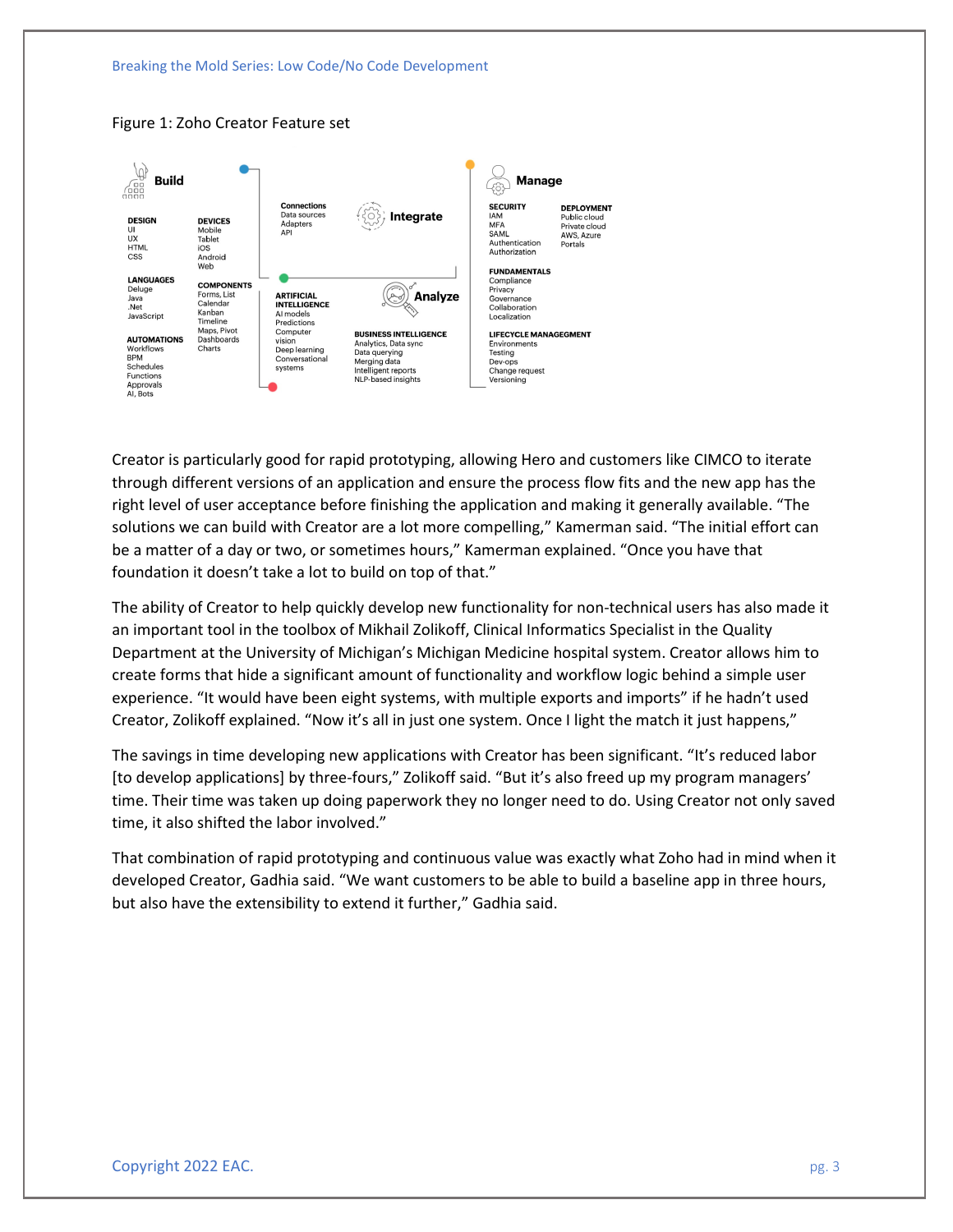## Zoho's Variety of Low Code Approaches

While Creator is the primary tool for low code development, Zoho also offers a process automation tool, Qntrl, that can be used to automate previously manual, disjointed tasks, as well as Flow, which can be used to build custom workflow integrations, allowing Zoho users to work seamlessly between Zoho apps

#### **Zoho Creator Key Capabilities:**

- Access to Zoho One suite of applications
- Access to Zoho third party integration tools
- Integration with Zoho BI and Analytics
- Forms, Reports and Dashboard Builder
- Buit-in Workflow and Process Automation
- Built-in security and data privacy
- Leverages Zoho's single data model and cloud

and third-party applications and services. Zoho Analytics can also be used to build dashboards and other analytics that leverage functionality in Creator and across the Zoho One suite. And, for professional developers and their requirements, Zoho offers Catalyst, a serverless development platform that can be used for more complex applications that require deep integration and comprehensive programmatic control.

However, for most low-code requirements, Creator provides a broad set of capabilities. This includes the ability to create forms, reports, and dashboards, as well as develop workflows and automate business processes. The apps built using Creator can run on mobile devices as well as desktops, and can also leverage Zoho's AI, application integration, and analytics functions in a low-code environment. In its recent version, which was announced in March 2022,

Creator increased its built-in support for process modeling and automation, application integration, data visualization, and embedded analytics and artificial intelligence features. New tools for application lifecycle management and process monitoring and management were also included in the new release. (See figure 2 below)

This combination of low-code and professional tools helps customers streamline their application development processes, even those that are complex enough to need high-end developer resources, Gadhia explained. "This allows customers to have a more bottom-up approach. A business team creates an app and gets various stakeholders involved. By the time it gets to  $IT - so$  they can make sure it's compliant [with internal requirements] – a lot of functionality has been created and deployed," Gadhia said.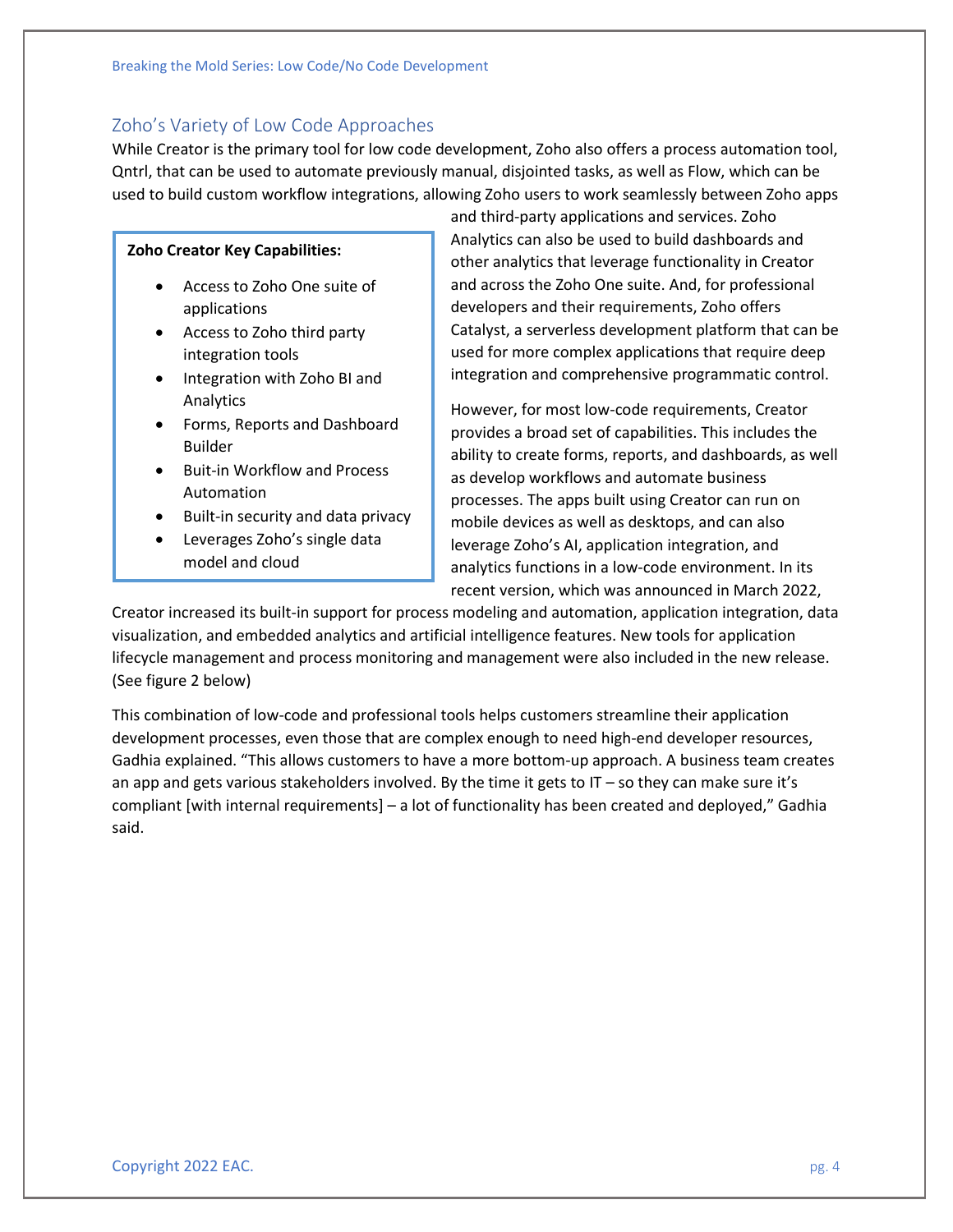Breaking the Mold Series: Low Code/No Code Development



Figure 2: Process monitoring with Creator

The ability to bring the end-user's expertise into the development process is extremely important to the overall success of the project. "You need to know how the business process is supposed to work," Hero's Kamerman said. "You're then able to do a lot with just point and click tools within Creator to lay everything out. One you have that foundation in place it doesn't take a lot to build on top of it."

Hero also uses Creator's prototyping capabilities to suggest new applications and functionality to its Zoho customers. "We can come up with a new idea and then ask the client 'Have you thought of doing this or automating that?'," Kamerman said. "Ultimately we can make an application that is really customized for the customer's needs."

Another benefit of Creator is that it allows Hero to hire less seasoned programmers and make them much more productive at adding IT-level functionality to a Creator app than if they were using standard development toolsets. "I don't need to hire someone with 10 years of software development experience to do these projects," Kamerman said. "If you can write in JavaScript you can work [as a professional developer] with Creator."

Zoho's relatively low price is also a major incentive for companies like Hero. The company compared Creator's functionality to the low-code options from one of the market-leading CRM vendors and found that Creator "could pull off anything the customer needed. But the licensing cost was a huge difference," Kamerman added.

The same combination of broad functionality and low price have helped attract a developer community who otherwise don't using the rest of the Zoho suite, according to Gadhia. The fact that Creator supports integration to a wide range of non-Zoho apps is a key benefit. "Developers use Creator as the glue" to pull together customers' heterogeneous applications and create more productive experiences for their users, Gadhia explained.

That "integration-out-of-the-box" capability has worked well for CIMCO. Creator has been used to enable several key business processes to integrate Zoho CRM with CIMCO's backed systems, allowing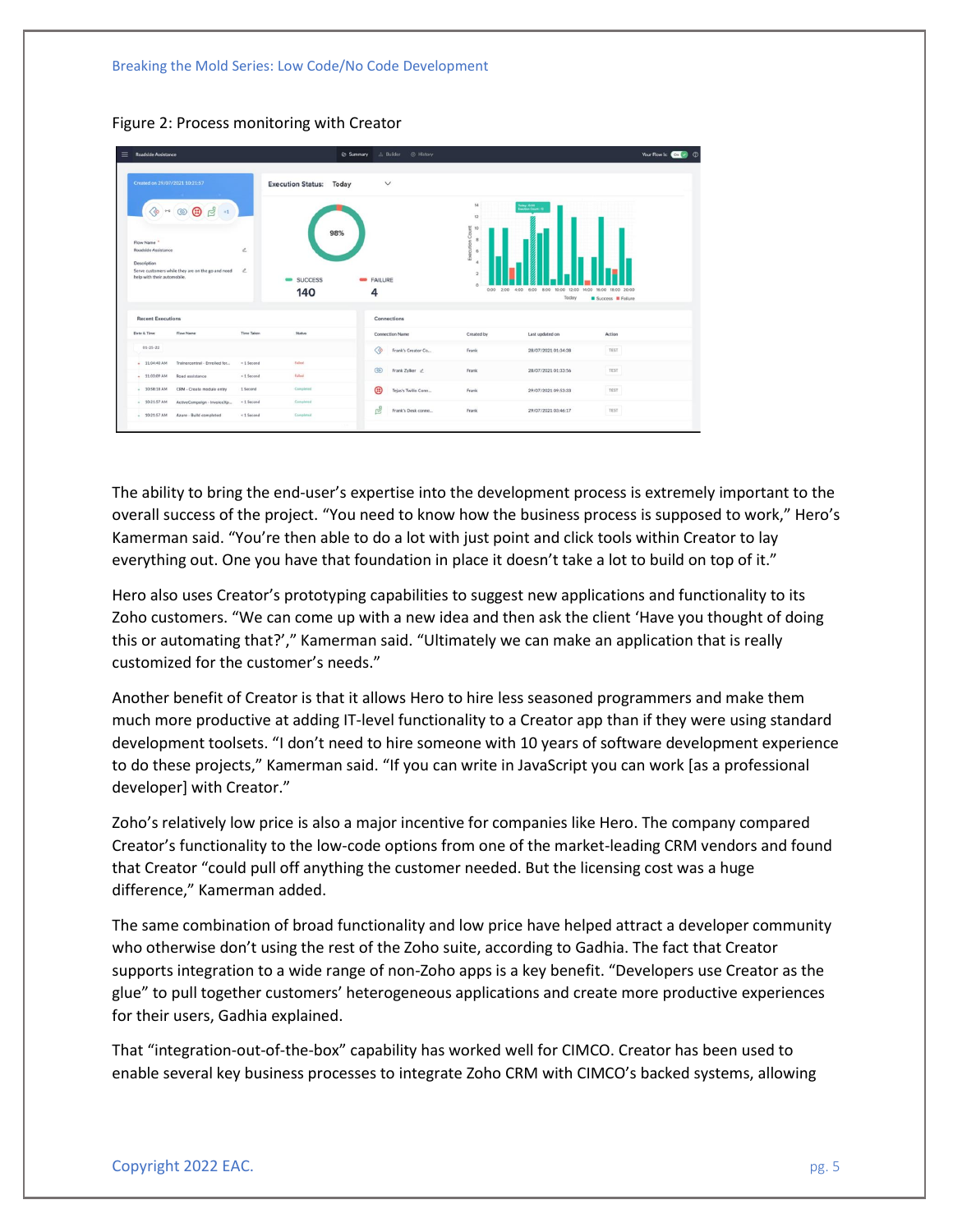the company's users to work inside Zoho CRM instead of exiting CRM to finish a process in another system. "We wanted everything to be in CRM," CIMCO's Fauser said.

Creator not only made that initial integration possible, the tool also allows CIMCO and Hero to adapt the customizations as business requirements change. "When you go to design this stuff, it needs to be flexible," Fauser explained. With Creator "it's easy to go back to my developers when I need to."

For Zolikoff, the bottom line at Michigan Medicine has been the degree of user interest in expanding the use of Creator. "The more that I implement in Creator the more my manager asks for," Zolikoff added

### Conclusion: The Power of Low-code in a Pre-integrated Suite

Zoho's low-code approach is a key part of the company's appeal as the provider of a cost-effective, highly functional suite of products that can also support highly customized functionality. Importantly, Creator is used by a significant number of customers that have not licensed the broader suite of Zoho applications. Regardless, the baseline offered by the one-stop-shopping license model of Zoho One – which has more than 40 pre-integrated applications, running on a single data model and in Zoho's own cloud – is enhanced by Creator's ability to take that out-of-the-box solution set and extend it to meet customers' specific functional requirements. In addition, the company's embrace of integration to non-Zoho applications is well-leveraged by Creator and the rest of the Zoho suite, resulting in the ability to further both extend and streamline customization by providing a much broader pallet of functionality on which to build custom functionality.

This mix of broad-based functionality, deep integration to third party applications and services, and a strong low-code offering positions Zoho as an important solution to an important problem: How to enable customer-specific functionality in a cloud market that prefers that customers adhere to the vendors' pre-built processes, and thereby try to limit customization, so as to lower vendors' overall support and maintenance burden.

In contrast to Zoho's 40-plus applications running on its own cloud, most cloud vendors and hyperscalers have a more limited pallet of application functionality on which custom development can be based. This means customers have to support a broader range of unique customizations and integrations in order to fill in functional gaps while building out the end-to-end integrated processes that meet their needs. On the other hand, Zoho's broad pallet of pre-integrated applications, running on Zoho's own cloud and leveraging its native cloud services, allows customers and partners to leverage existing functionality from Zoho and significantly reduce the amount of net-new custom code that has to be developed in order to meet the customer's needs. This means that the overall support burden for the custom functionality is also reduced, lowering initial development costs as well as longer-term maintenance costs.

The bottom-line value of Creator and related tools is literally found in the bottom lines of Zoho's partners and customers. For partners like Hero, Zoho and Creator allow them to do a better job supporting customers at a lower cost and in a shorter timeframe. Customers like CIMCO and Michigan Medicine get to develop or at least get started on developing the custom functionality their business users need without burdening the IT department and/or risking that a comprehensive development process won't yield the results they need.